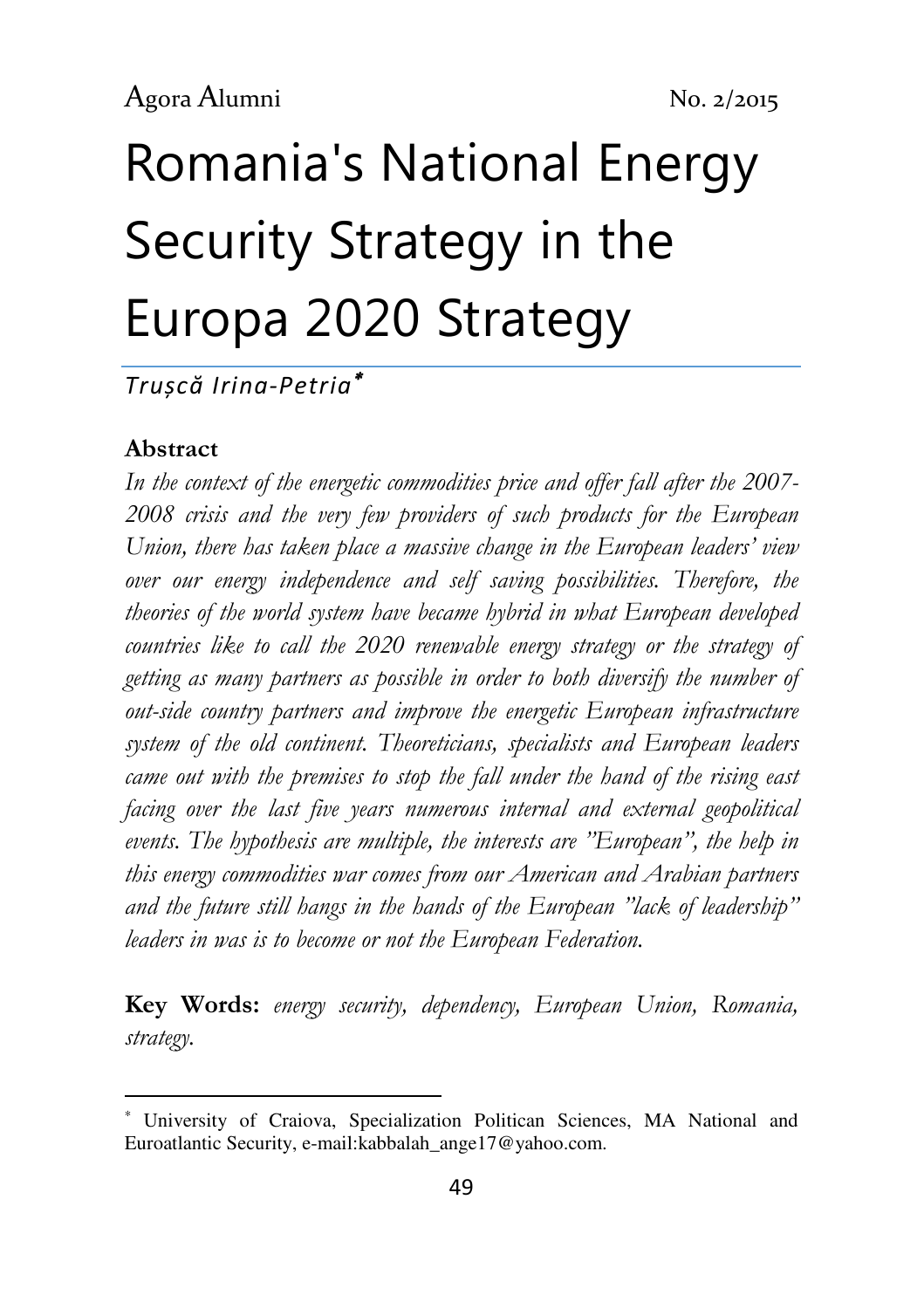# I. Energy security - a component of economic security

At the beginning of the  $XXI<sup>st</sup>$  century we witness the accentuation of energy dependence of world economies. The world economy is still dependent on oil, the central resource of energy and geopolitics dominate the battle for resources in the XXI<sup>st</sup> century. The problem of resources has many sides; their scarcity plays an important role in the initiation and escalation of conflict, polarization and/or catalyzing the forces (Tomescu, 2012:73). In this context, energy security is an important part of economic security and thus of national, regional and global security. In the contemporary energy security involves an intelligent policy that has a predominant diplomatic policy in order to achieve treaties, agreements or regional alliances to ensure the energy needs of the states and the use of military force to obtain protect and trade these resources.

The state of energy security requires overcoming some vulnerabilities, counteracting risks, dangers and threats to meet individual needs, welfare and security interests of the citizens that cannot be satisfied without economic security and thus energy security (Băhnăreanu, 2010:5). Energy was one of the main elements that formed and continues to support the European project, that bond that goes beyond national borders, the European market for joining fragile energy exchanges, the binder at regional, national and global but also one of most imminent risks that may affect both the economic and social security of ordinary people and national and European largest company. As energy consumer, the European Union is dependent on a few countries that succeed to meet its high demand, such as Russia, Algeria and Norway etc.

Energy security is a multidimensional and strong concept that evolved throughout history from the point of view of the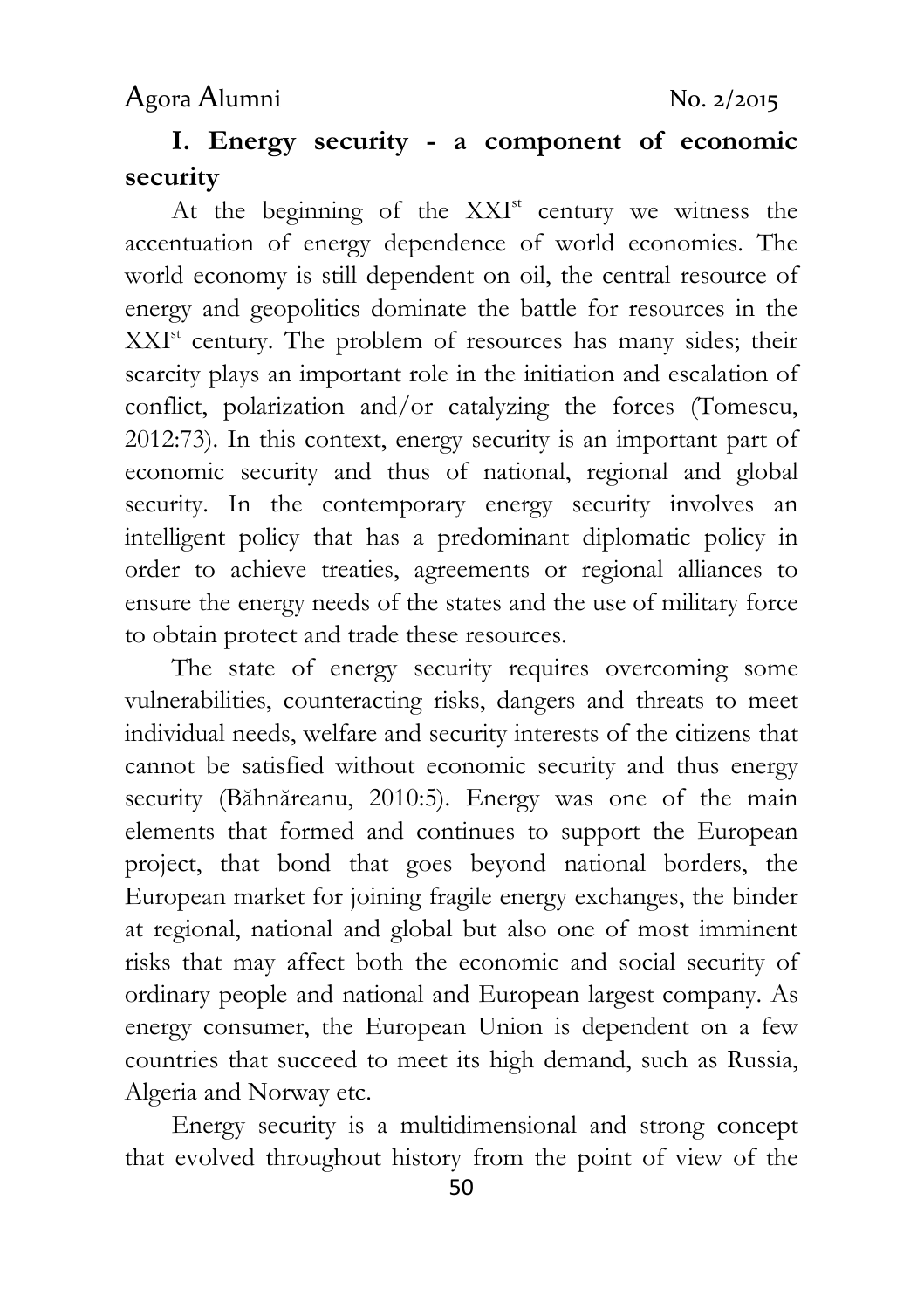subject - the concept originally was attached to oil and gradually extended to natural gas and electricity, as well as to the area of significance, the physical supply chain related to all phases of energy (Tomescu, 2012:74). To better understand the current situation of our country it is necessary to present the situation of the European Union in Fig.1, as major energy consumer because it has a vulnerable position and its reflected on Romania too.

Thus, after the last economic crisis, the European Union has proposed to develop an energy strategy that takes in account reducing dependence on energy resources from the Russian Federation, and from a limited number of manufacturers, reviewing energy agreements in the benefit of all EU states and not just of those more developed, thus diversifying the energy mix, the renewable energies throughout the Union, and finding new suppliers to come up with new offers to lower the daily bill of over 1 billion that the Union pays for imported energy.



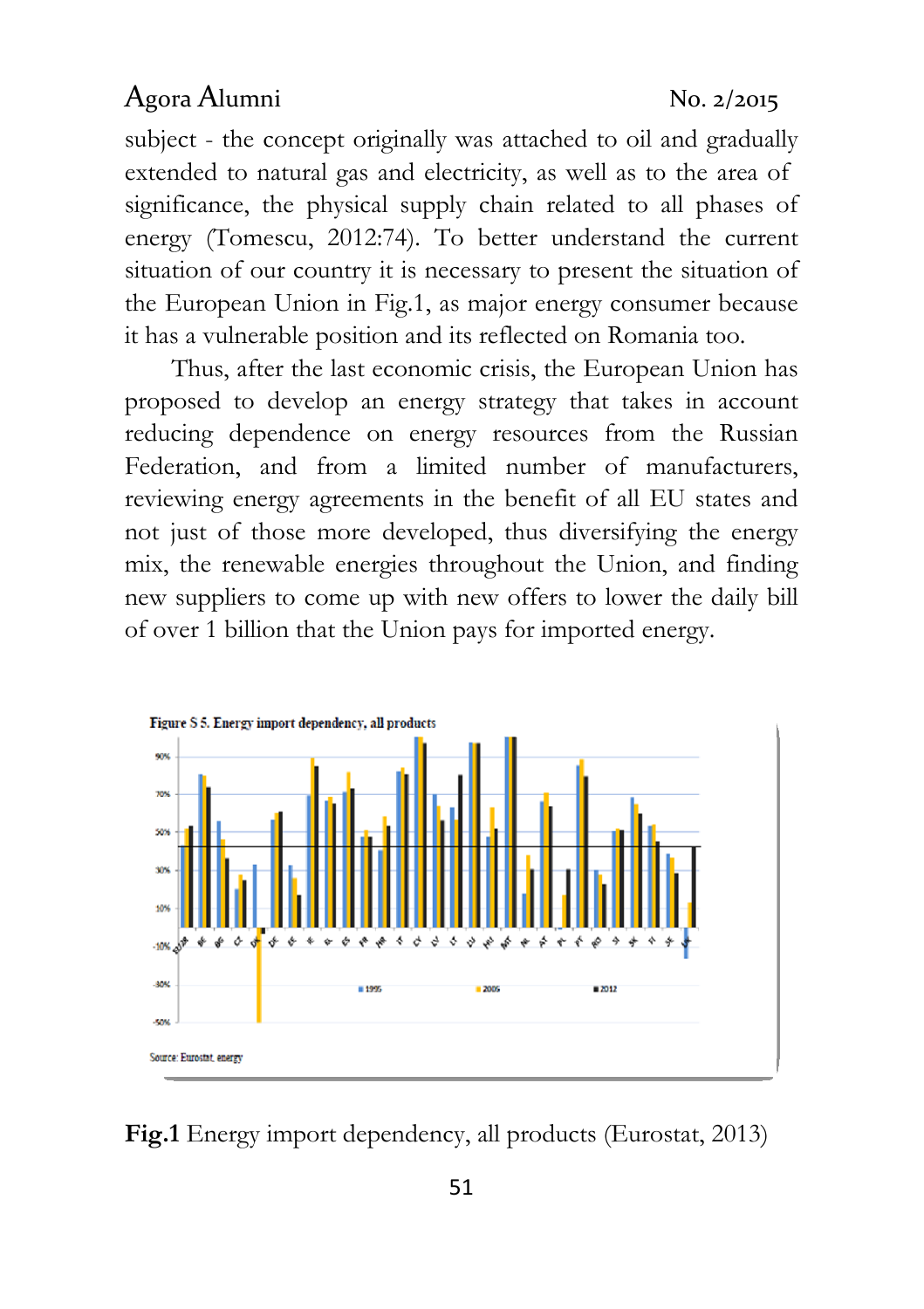As we can see in the Fig.1 EU's internal energy production fell by almost a fifth between 1995 and 2012. Currently, more than 50% of the EU's energy needs are covered by external suppliers. In particularly, EU imports: 90% of the crude oil; 66% of the natural gas; 42% of the coal and other solid fuels; 40% of the uranium and other nuclear fuels. Over time we can say that on one hand, the European energy policy has been continuously adapted to the new geopolitical, geo-economics and geostrategic purposes affordable to the energy supply, promoting energy efficiency and environmental protection. On the other hand, Member States interests in the energy and delay implementation of strategies and action plans to ensure European energy undermines the need for sustainable, competitive and secure energy (Băhnăreanu, 2010:5-6).

In this context, Romania's energy security as a member of the European Union depends on agreements and partnerships that the union sets worldwide, plus the position of our country bordering the Black Sea, namely the Black Sea resources of hydrocarbon resources in its depths and the energy routes between East and West. In this situation, the best solution for our country is to capitalize its position on one hand, as member of the European Union, and on the other hand, it must consider the energy potential, develop new energy partnerships and invest in national energy infrastructure.

Our country hadn't had a real energy strategy until 2005, with all of its pioneering on mining in the nineteenth century, processing and use of oil resources discovered, but the situation changed with the entry into the European Union. Since 2007, our country has a national energy strategy that thus remain consistent with EU legislation and policy, also to pre-encounter Kremlin use of energy tongs to monopolize European energy market and therefore this industry, although Romania is just a small importer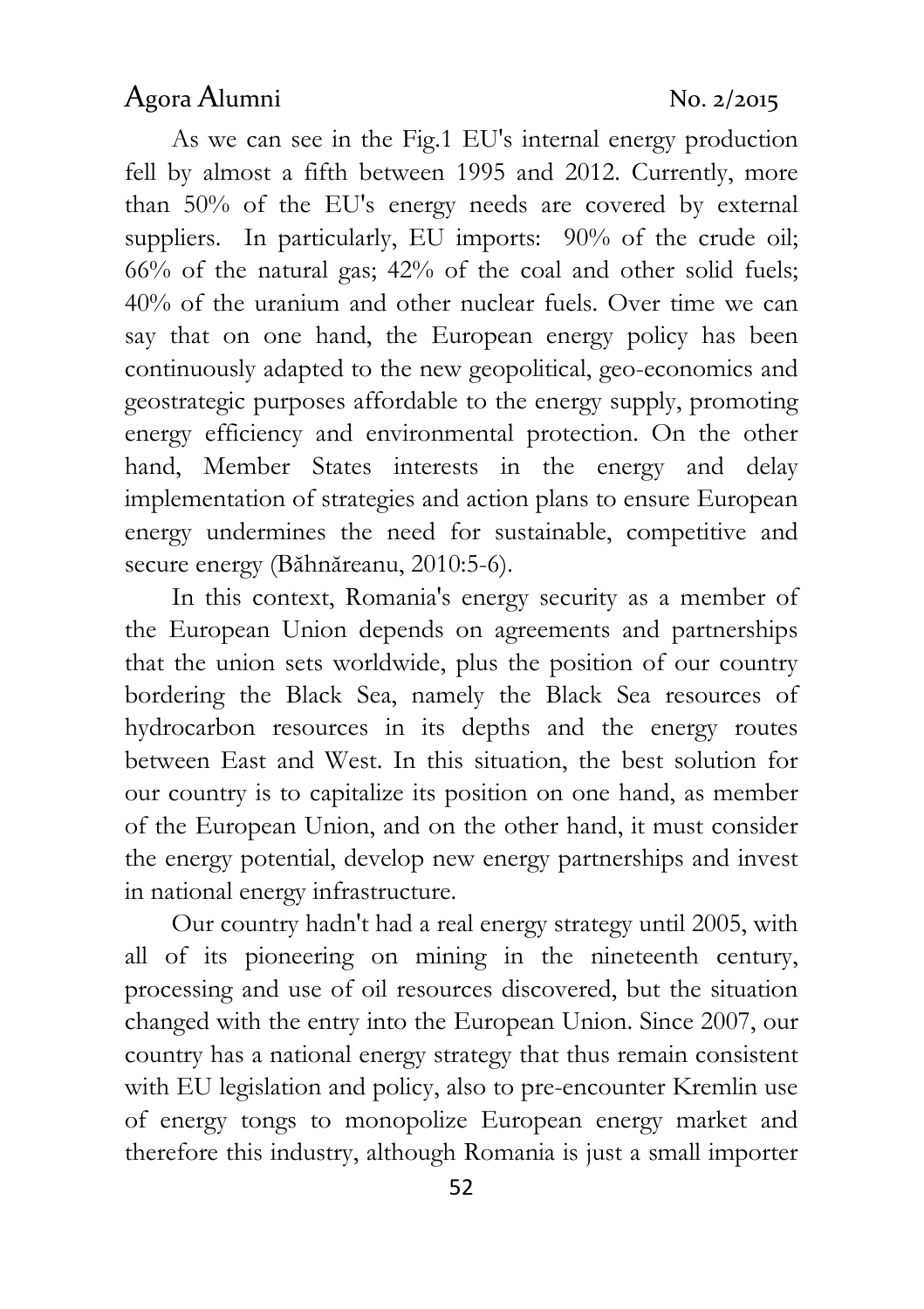of Russian gas compared to other Member States of the European Union.

In terms of energy resources owned, demand, supply and the entire energy chain, the last global financial crisis and the ensuing economic recession affected most European Union states, default and our country, both by the fact that demand for oil fell, bankrupting some businesses such as the many industry and operating activities decreased due to reduced orders and consumption, Europeans had to economize energy use or find alternatives to it. On the other hand, it has reduced CO2 emissions because EU started a campaign to promote the use of alternatives to oil resources that can be found in limited quantities and uniformly distributed across the expanse of the Earth (Tomescu, 2012:75). The energy mix used after 2008 represents a significant share of natural gas and various forms of renewable energy and nuclear energy etc.

Worldwide EU's main partners were also affected; the United States were exceeded in their energy demand for the first time by China. Just as Russia and Venezuela were affected by lower demand for the products, they have been subjected to countless other pressures on the economic situation in these countries. International energy markets, the price of petroleum products and fossil fuels fell and oil stocks rose. Thus, in July 2008, the price of a barrel of oil reached the record level of over \$137 versus \$10 just 10 years ago. The effects of the financial crisis intensified further this volatility, oil prices dropping in half a year to over \$100 (Băhmăreanu, 2010:15). Note that these sharp increases and decreases occur in the international events, be they economic crisis, political, terrorist attacks etc.

As it regards the energy dependence of our country in 2008, Eurostat report (Eurostat,2014:10) on EU energy dependency place our country among the few states with energy dependence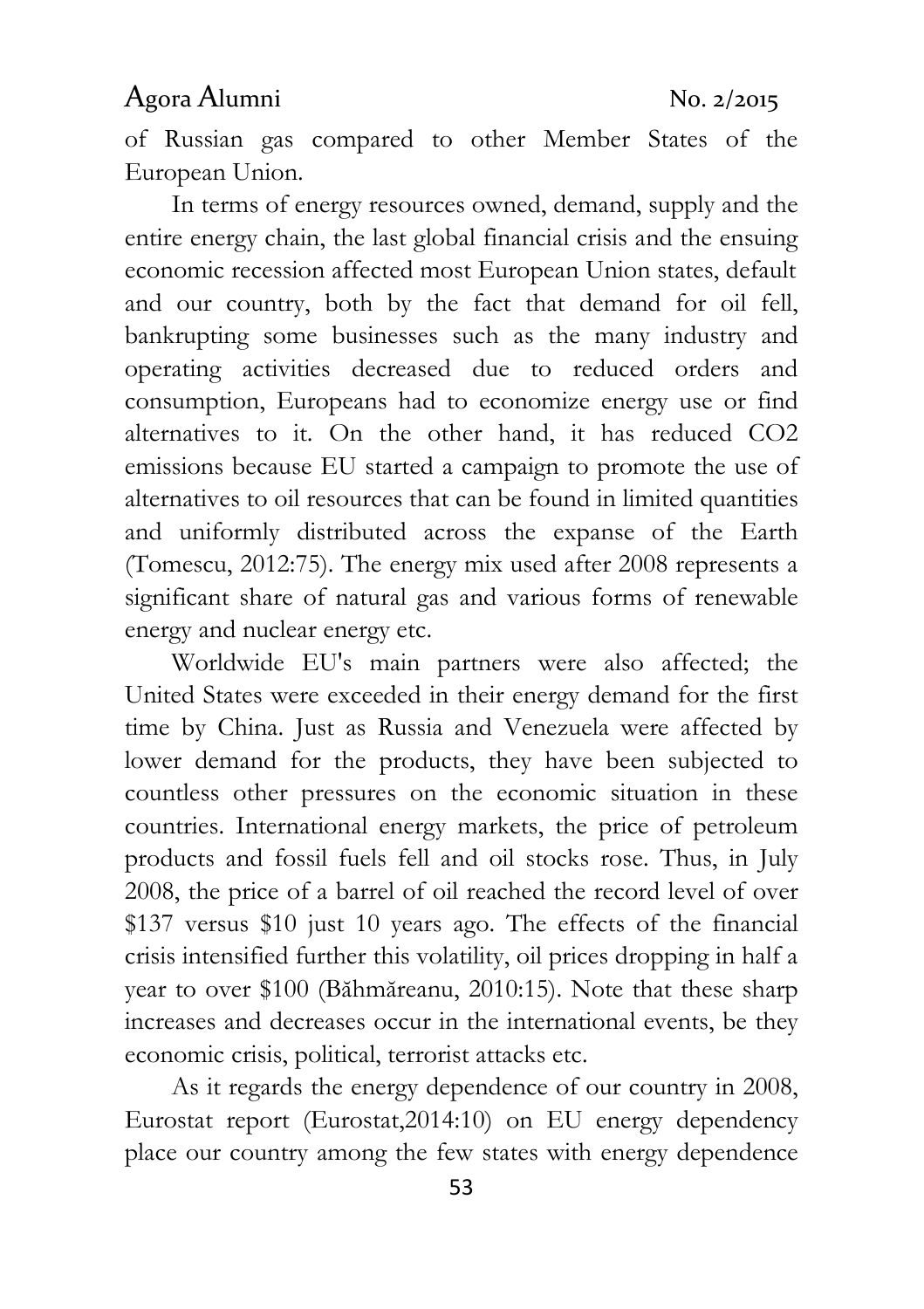of less than 30% of total national consumption per year, respectively the imports percentage was of 29.1, along other countries as Britain, Poland and the Czech Republic. The average energy dependence of the Union this year was 53.8%, although a large share of the Western countries depend on external energy resources in excess of 50%. Romania has a wide range of energy sources but reduced quantity of fossil primary energy resources and minerals: oil, natural gas, coal and uranium, as well as a potentially important renewable resource capitalized (SNER, 2011:10).

#### II. Strategies and energy interests in Romania

II.1 Overview of the energy sector in Romania

In the long history of the energy industry in Romania were found that in addition to the unique results which it recorded in the second half of the eighteenth-century, 1857, the oil production was recorded for the first time at the refinery "Light" from Rafo, Pitesti. But the evolution of this industry continues to have spectacular results only until XX mid-century. Thus, in 1935, Romania reached the fourth position in the ranking of world producers with an oil production of 8.4 mln. tons. The 14.7 mln. tons of oil extracted in 1976 and 39.37 bln.  $m^3$  of gas extracted in 1986 tops the hydrocarbon production of domestic industry. In the"80s, the planned economy of Romania had a strong energy sector, purpose-built to serve the socialist industry. Thus, at the end of 1989, 2,102 enterprises were operating in our country, of which 1,541 in industry and 561 in the cooperative state (Băhmăreanu, 2010:48).

What follows the 1989 revolution is a transition process in which Romanian authorities began the process of aligning to the free market economies of Western states, including in the energy sector. This process of transition in the energy industry involved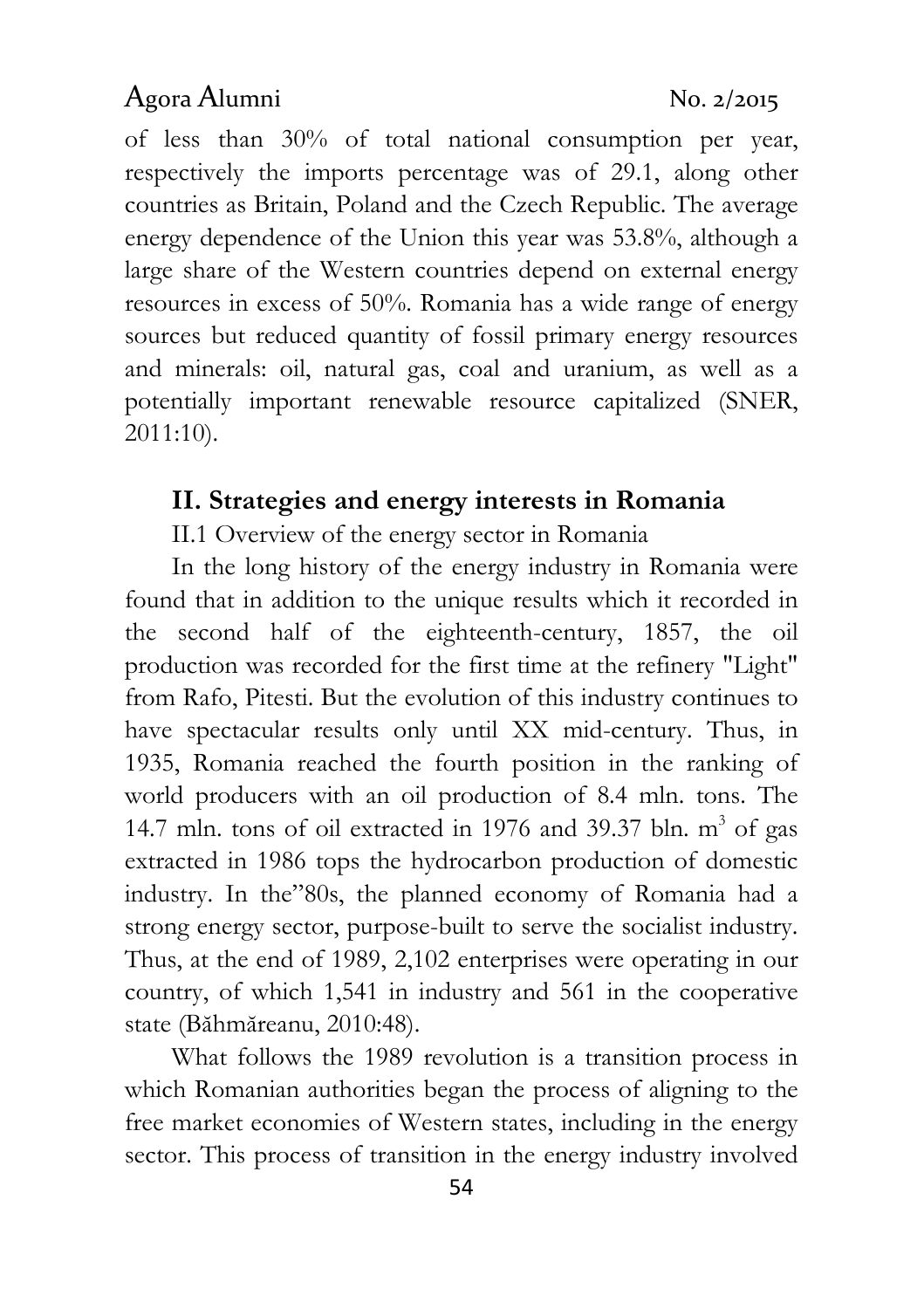several steps, such as a reform of the entire national economic system, and in particular the energy sector which meant on the one hand, counting the number of refinements, factories, and industrial companies ineffective and shut it down. And on the other hand, those industrial sites, factories etc which have accounted for the decennial energy industry were privatized in order to encourage foreign investment, the development of a free and open energy Romanian market with the help of foreign capital to increase competition, improve services offered and energy sector development.

But all these steps taken by the Romanian state decreased activity not only in the national energy sector, but even more have decreased the value of the national energy resources on foreign markets, increased domestic consumer prices, led to increase of foreign capital that owns these resources and their management. However, it was noted that although the first years after the revolution of 1989 not only meant economic crisis, population disenchanted trying hard to reform a system which was applied to the entire society, a phenomenon of migration with a high share at the demographic level, but also attempts to obtain the acceptance of the western states in the European Union through a series of substantial reforms in the system occurring between 1997 and 2005-2006.

The energy market largely opened, so there has been a penetration of great capital and foreign investors, especially Western in the Romanian energy system: Petrom was took by OMV Austria; Distrigaz Sud by Gas du France; Distrigaz Nord and Electrica Moldova by E.ON from Germany; Electrica Banat, Electrica Dobrogea and Electrica Muntenia Sud by Enel from Italy; Electrica Oltenia by Czech CEZ; KazMunaiGas took Rompetrol Group. And our country's refining capacity was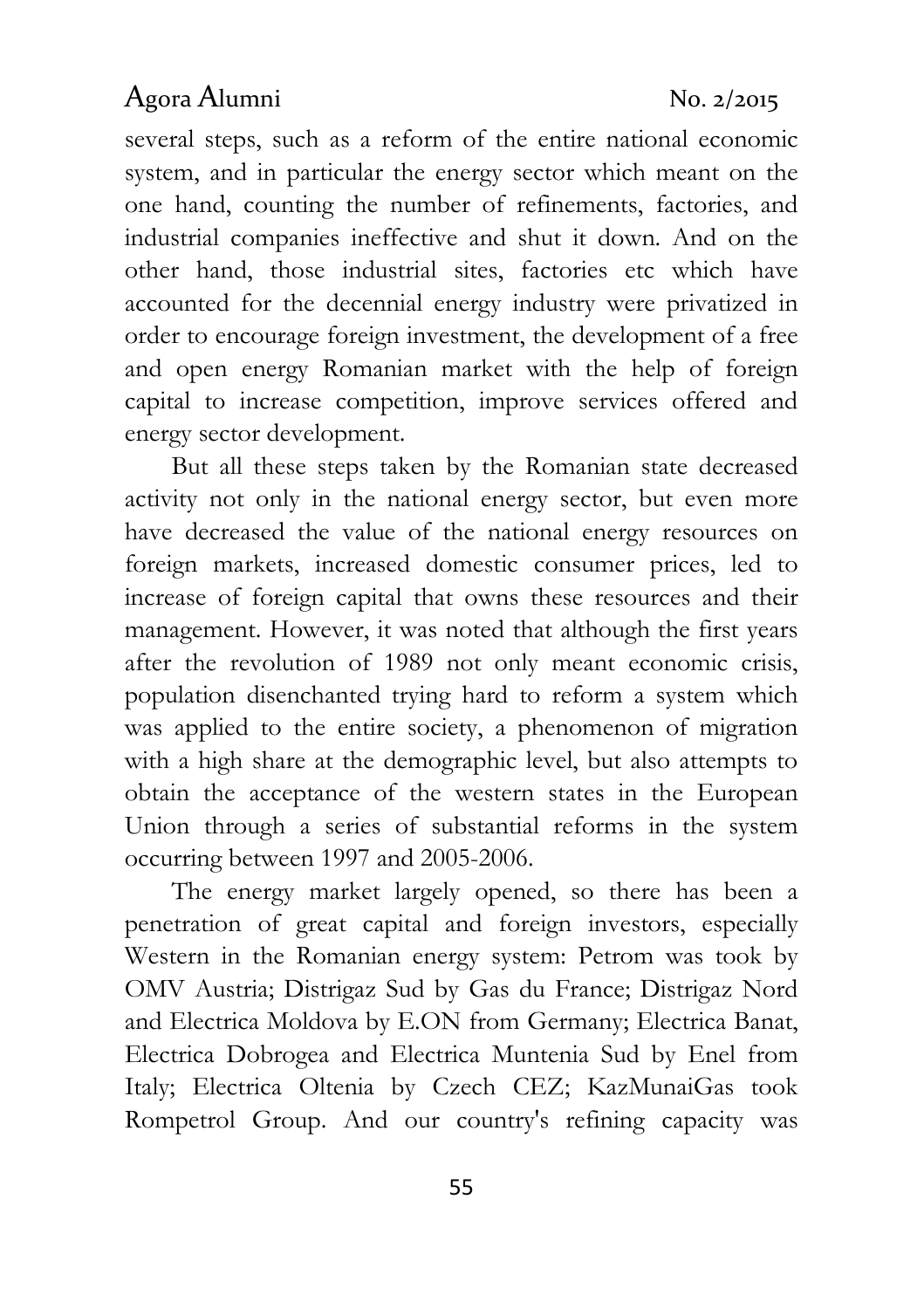privatized after 1990, so far that the Romanian state has no refining capacity in majority.

In our country the energy security is a part of economic security alongside food security, banking and financial security, transport security etc. as interrelated areas which relate to optimal functioning of the whole society, and any threat or malfunction of one of these areas is a problem for the entire economy. Uncertainty and risks of all kinds that occur in the transfer of resources from the source to the consumer are complex and numerous ways, such specialists talk about energy risks, political risks, economic risks and physical risks.



#### Fig.2 Energy Consumption by type of fuel between 1995-2012 in Romania (Eurostat,2012 )

As we can see in Fig.2, the type of fuel in the energy mix is different every year and that is important that inside Europe, to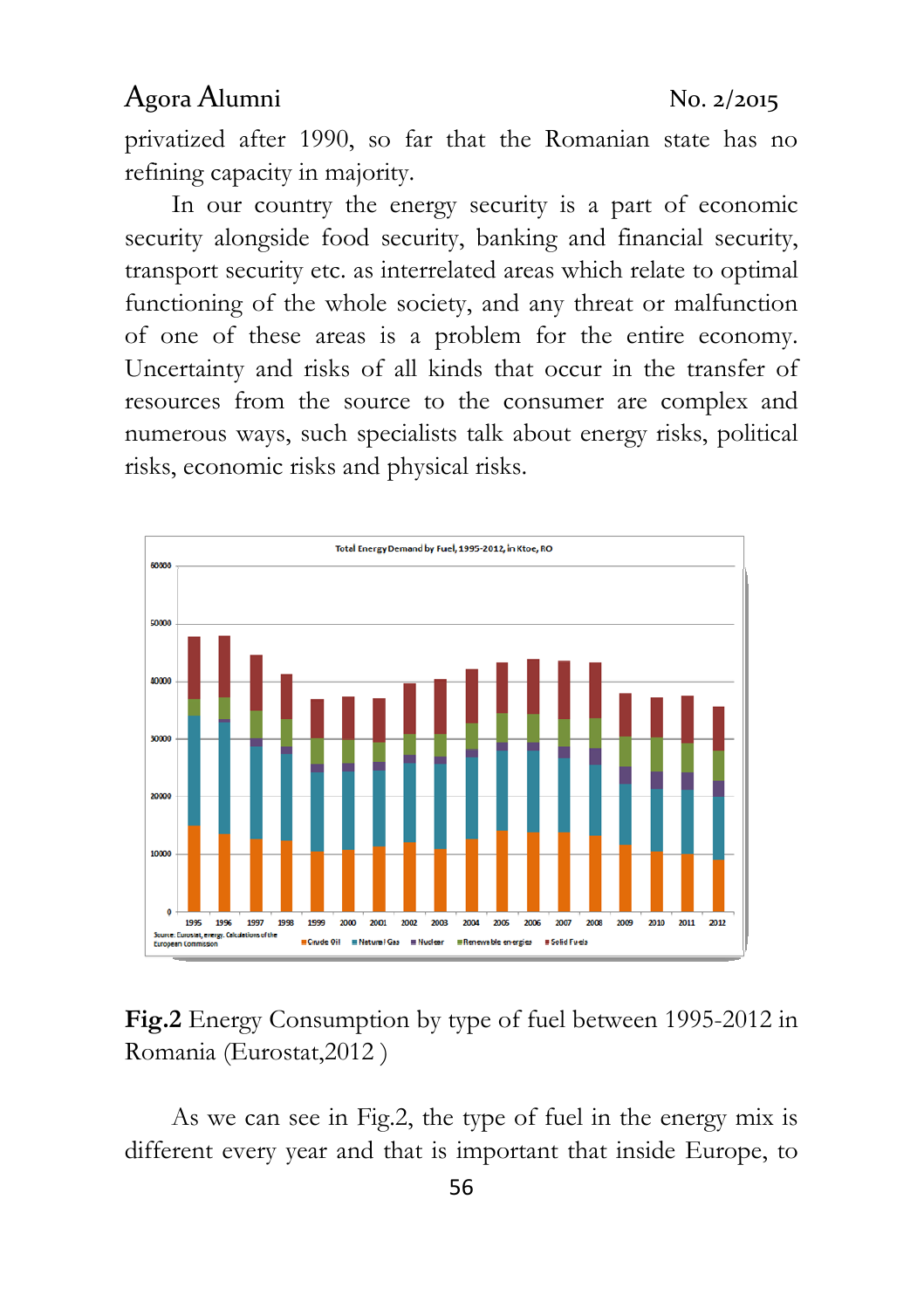have a more unified energy market, with greater inter-connection, paying particular attention to the most isolated countries and crisis mechanisms to deal with temporary disruption of supply (ESES, 2009:16).

At the beginning of  $XXI<sup>st</sup>$  century, energy security is endangered by six major threats: 1) the finite nature of oil and natural gas resources; 2) global climate changes; 3) disruption of supply flows; 4) the high cost of energy for developing countries; 5) use energy revenues to support undemocratic regimes; 6) use energy as a tool of pressure (Băhmăreanu, 2010:13). Geographical regions where there are energy resources in our country, as Subcarpatii Getici, Romanian Plain, Transylvania Plateau, the Black Sea continental platform represents several decennial support poles of the industry at a disadvantage in this regard depicting the lack of studies the other reserves to be found both in our country and in the Black Sea, other than those already being exploited.

In the past another disadvantage was represented by the national infrastructure of extraction, production and transport to consumer that even after 2007 is in a continuous process of upgrading facing multiple obstacles that endanger the national energy industry productivity, raising problems in terms of environment, pollution and agreements signed and completed restructuring.

As we can see in Fig.3, Romania has a significant domestic production, therefore, Russia`s imports constitutes almost 10% of our country total demand. Maximizing imports from Hungary could cover the missing volumes, but in reality, Hungary also depends also in the Russian gas, it is therefore questionable whether this is a realistic option or not.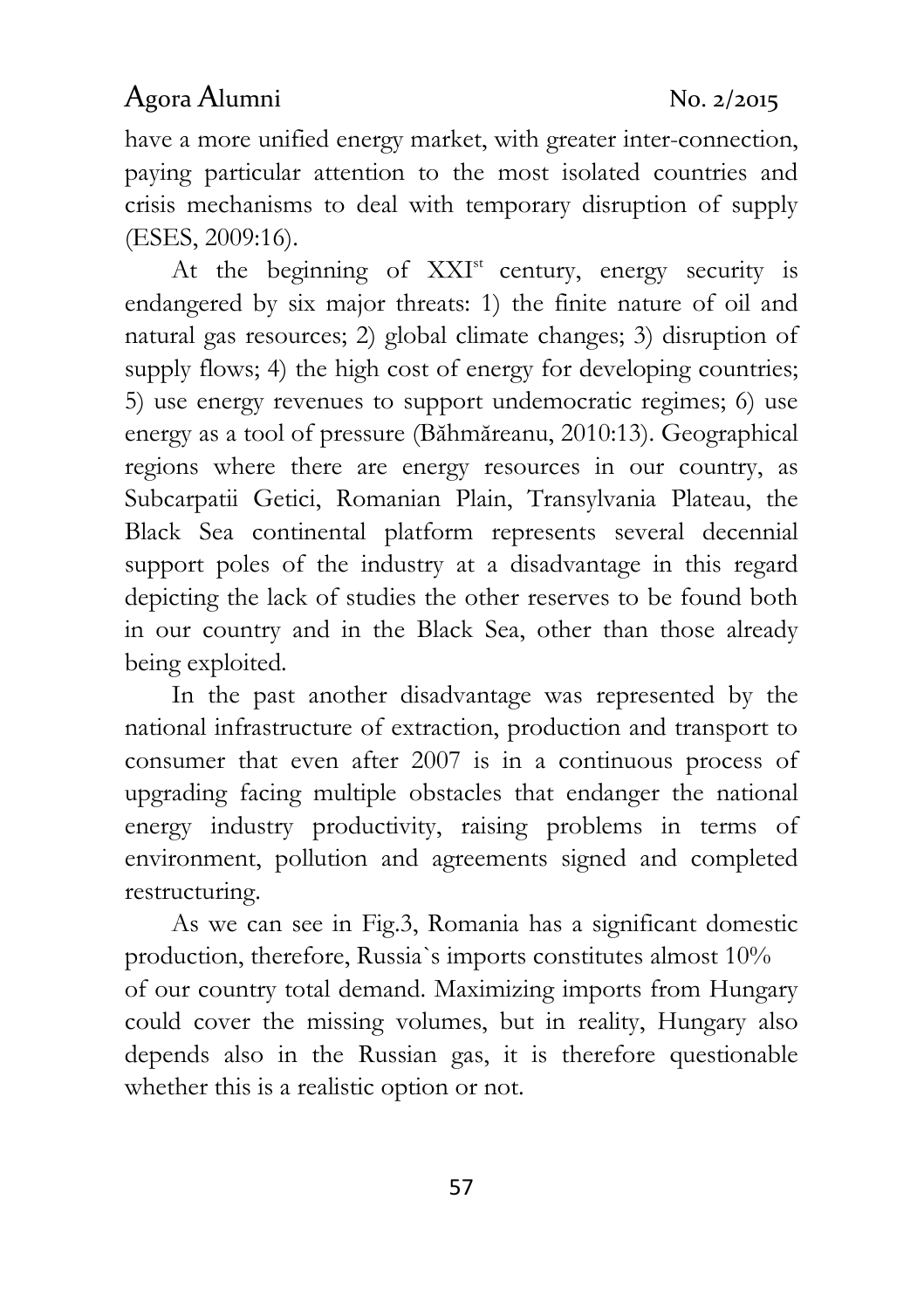

Fig.3 Imports dependency, Romania 1995-2012, (Eurostat,2012)

More important, in Romania there are deposits of oil, natural gas, coal, uranium, but mining is currently limited and, according to some studies conducted by the Romanian government those resources have a maximum life expectance of 30-50 years. Amid protect national resources and lower consumption of low energy resources as a result of the economic crisis of 2007-2008 and the recession, Romania has become increasingly dependent on imports of oil and gas from the Russian Federation.

II.2 Energy potential in the Black Sea Region

All actors in the Black Sea region are connected in one way or another by the energy circuits between East and West. They are both large producers such as Russia or primary intermediaries and consumers of energy resources. The Black Sea region is a major hub of supply routes for Europe with hydrocarbons from Russia, the Caspian and other producing countries in the East.

Otherwise, energy policies and strategies of the actors in this area focus on the realization of these opportunities and maximize the benefits which derive from it. In this region there are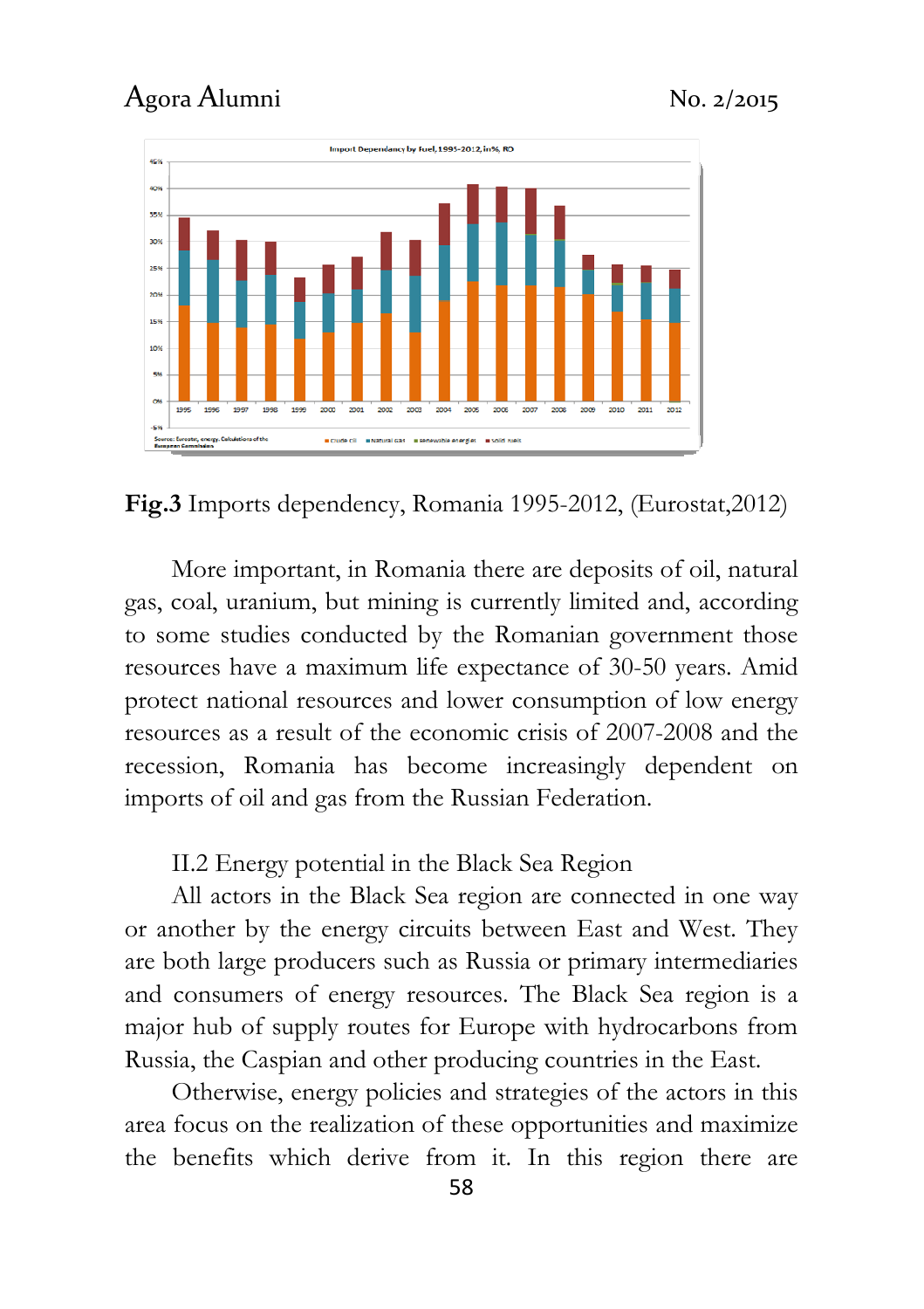hydrocarbon resources, namely oil and gas, and representing the shortest route between the resources that they hold and transport on this route both states in the Middle East and the Caspian. The potential of this area is overshadowed by unresolved conflicts in the region, environmental issues, poor control neighbouring border states, illegal migration and organized crime.

As for the states that have interests in this region specialists classifies them into several categories: 1) countries that do not depend on external energy resources, meaning that multiple energy resources, the only state that fall into this first category is Russian Federation; 2) states that partly dependent on external energy resources, such as Romania, Ukraine and Turkey dependent on foreign imports to different degrees; 3) states that depend almost exclusively on exports of energy resources, such as Bulgaria and Georgia. Currently, the energy mix of the modern economy relies increasingly on oil and gas, even showing some analyzes that gas will soon replace oil in consumer preferences.

The consequence of this phenomenon is the emergence of a transnational system of resources, with many ramifications. The Black Sea region has become an area of strategic importance for the economy of the region is marked by "war energy routes" between Russia and the West. A number of pipelines are already in operation in the Black Sea area, such as the Druzhba pipeline, Caspian pipeline CPC (Caspian Pipeline Consortium); Blue Stream pipeline; BTC pipeline; Baku-Supsa oil pipeline; BTE pipeline (Băhmăreanu, 2010:38-39).

Black Sea Security Strategy is not only a cooperation program in the energy interests of the countries bordering achievements, but is a project that both the European Union, the Organization for Security and Co-operation in Europe and the Council of Europe promotes for cross-border crime reduction projects and trafficking in human beings, drugs and weapons, and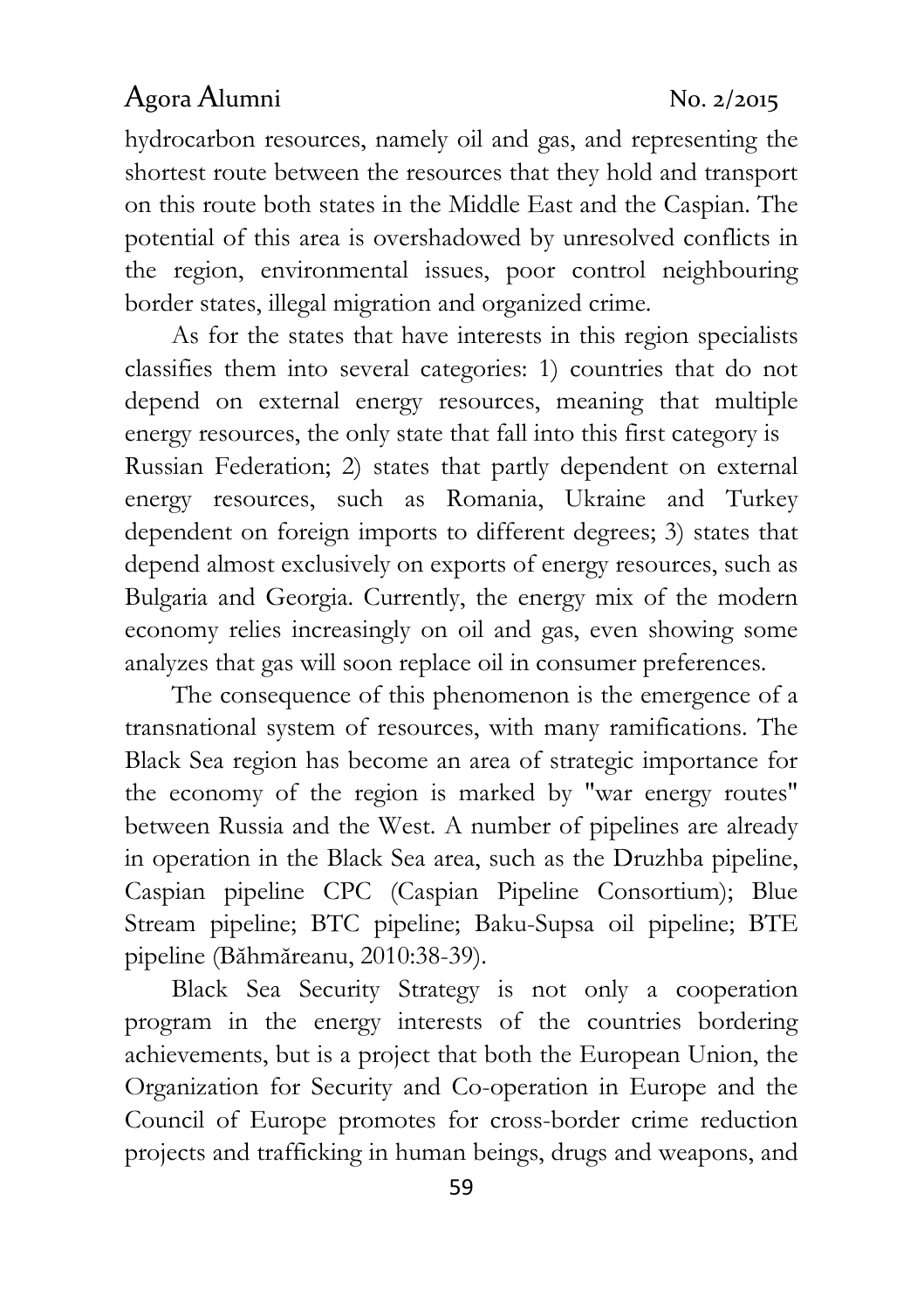illegal migration and increased security at borders states. Is desired an extend cooperation projects in the field of environment, transport, marine policies, fisheries, trade, regional development etc. The Black Sea region is a production and transmission area of strategic importance for EU energy security. It has significant potential for energy supply diversification and is therefore an essential element of the EU's external strategy in the energy sector. Energy supply security diversification is in the interest of our partners in the region and the European Union (CCE, 2007:5).

# III. Energy Strategy of Romania between EU interests and the interests of Eastern actors

After 2007, our country has adopted a legislation in line with the acquis communautaire in force towards adopting an Energy Security Strategy of Romania (2007-2020) which aims to develop programs and projects in the energy and related areas such as the environment, the to achieve the objectives proposed by Europe 2020. This strategy is in line with European documents, namely the Lisbon Strategy, the European Green Paper on energy sector reviewed annually on the priorities and policies of the Union and of our country in the field. According to the document, according to the European energy policy, Romania's priorities in the field are: 1) competitiveness; 2) diversification of energy supply sources; 3) environmental protection and 4) ensuring investments to increase production capacity and development (Băhmăreanu, 2010:5).

Romanian energy system vulnerabilities are found in all stages of resource extraction, storage, transport and distribution due to aging infrastructure, losses occurred in all these stages, but also due to increased costs. There is also a reduced efficiency throughout the chain of production, transport and distribution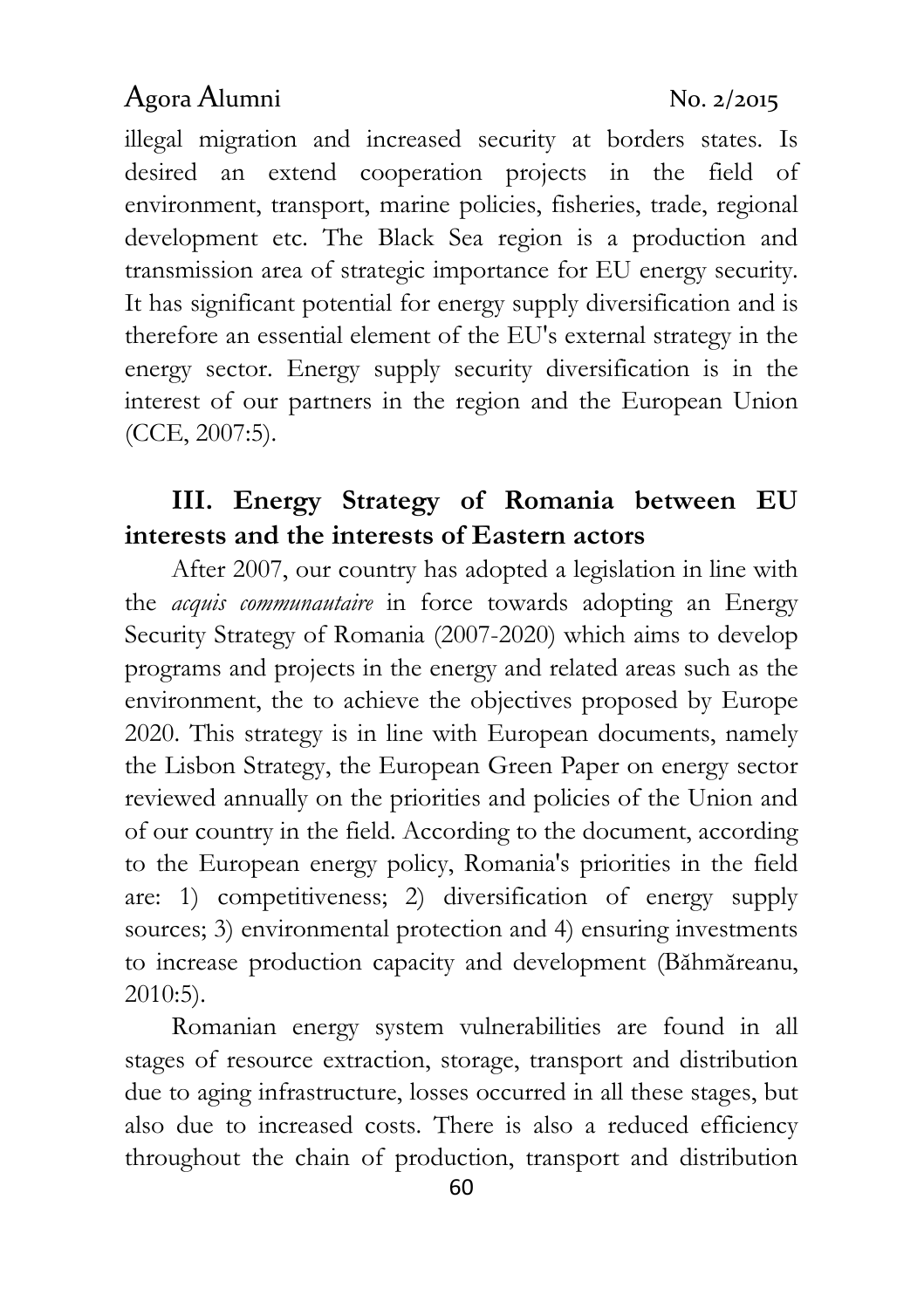until the final product reaches the consumer, plus an inability recognized in recent years that is determined by the fact that there are few studies conducted in the energy sector thorough which to be determined how to improve aging infrastructure, developing a coal sector infrastructure, the discovery of new deposits of energy and alignment with EU environmental standards. These vulnerabilities can add the lack of investment in the sector, lack of technologies for each energy sub-sector, the absence of fiscal instruments, and climate change etc.

Although there are many risks and vulnerabilities in this sector, Romania can meet its own demand from domestic sources over 60%, however national and European relations believes that dependence on imports of certain energy resources such as oil and gas will increase in the future. The situation of our country is actually one of the best of European Union states with a lower than average dependency across the Union, with reserves still untapped and export of primary or secondary energy resources to neighbouring countries, Moldova, Bulgaria or Serbia and also with a low dependency on the Russian Federation and its reserves.

The European Union promotes stable bilateral and multilateral relations with the purpose of diversifying routes and energy infrastructure. The Union has launched in recent years a new neighbourhood policy in the Caucasus, Black Sea synergy, a strategy for Central Asia, an Eastern Partnership with six former Soviet states, but also the Baku Initiative for the integration of energy markets. The EU also initiated a new dialogue and intensified energy cooperation with neighbouring countries of South Eastern partners in the Western Balkans, Central Asia and Middle East as well as China, Russia, Brazil, the US and the African Union (Băhmăreanu, 2010:46).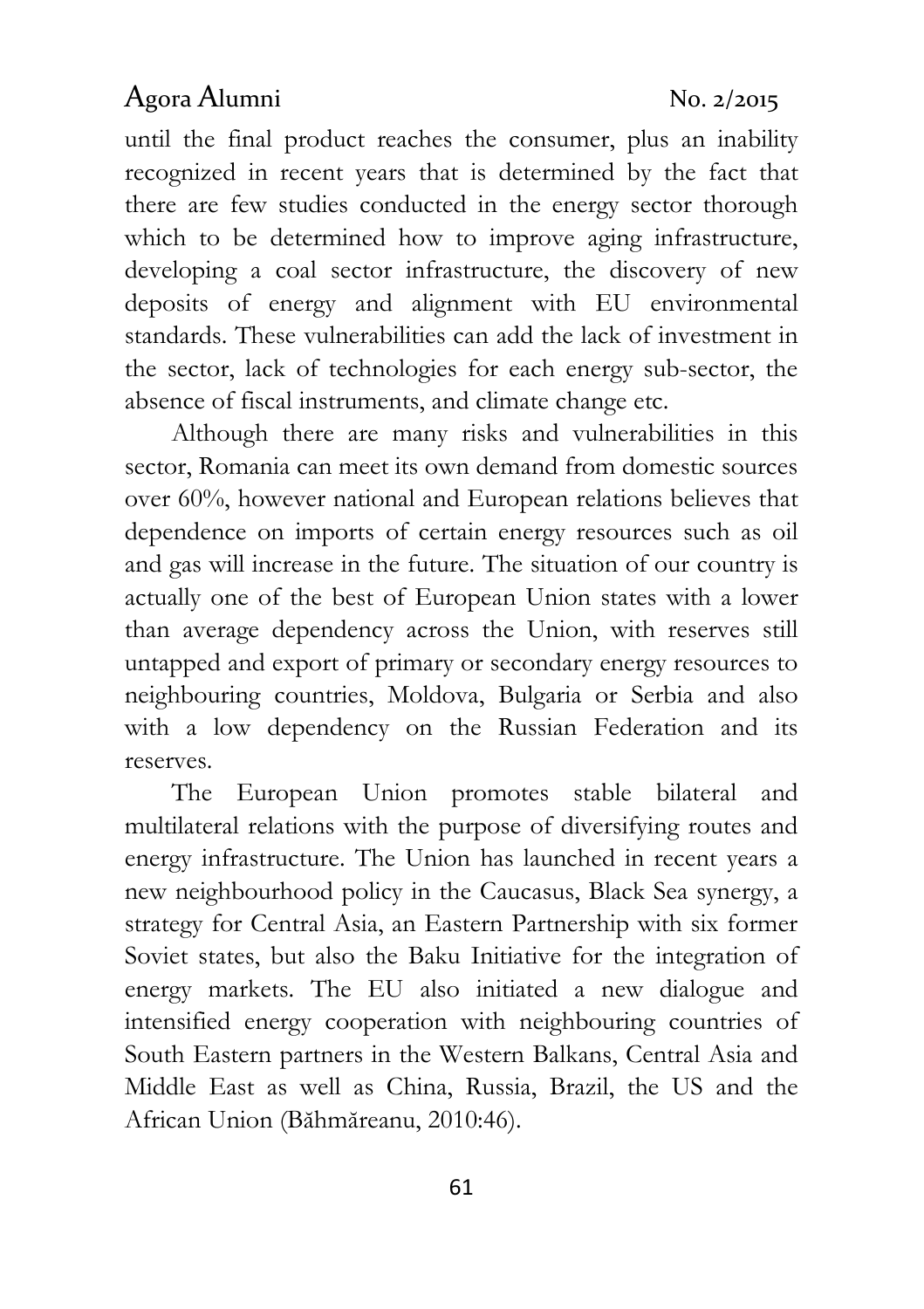In accordance with EU policies, our country analyzed the causes, risks and vulnerabilities, opportunities and possible alternatives that it has in terms of improving the current situation, in decreasing the dependence on imports from neighbouring countries. Thus, besides the geographical location of our country in between the energy transit routes of pipelines coming from the Middle East or from the states of the Caspian region, which until now have been new territory of neighbouring states, can add energy market liberalization, European funds for scrolling technology investments missing in the energy sector industries, providing analyzes that new studies to be discovered oil, lignite and uranium etc.

In conclusion, what should be done in the future in Romania is to develop a national framework for eventual profitable foreign investors that can bring new funds and thus foreign capital to support the development of environmentally friendly energy system given the interests of the Union for Europe 2020 of

renewable resources. The stated aim of the Energy Strategy is to ensure the so-called energy independence in the context of sustainable development of Romania and the European Union. As for the 2020 strategy aims at aligning our country at 20% reduction in emissions of greenhouse gases, increasing the share of renewable by 20%, increase energy efficiency by 20% (Prisecaru, 2013:3).

In the future, our country options to ensure energy security could be: cover the needs of own resources; direct agreements with Russia; indirect agreements with Russia through the EU; agreements with other resource-rich countries of the East. Those options are not mutually exclusive but rather complement and can offer positive results if they are combined because it could provide the much-needed energy security of Romania in the medium and long term (Băhmăreanu, 2010:56).